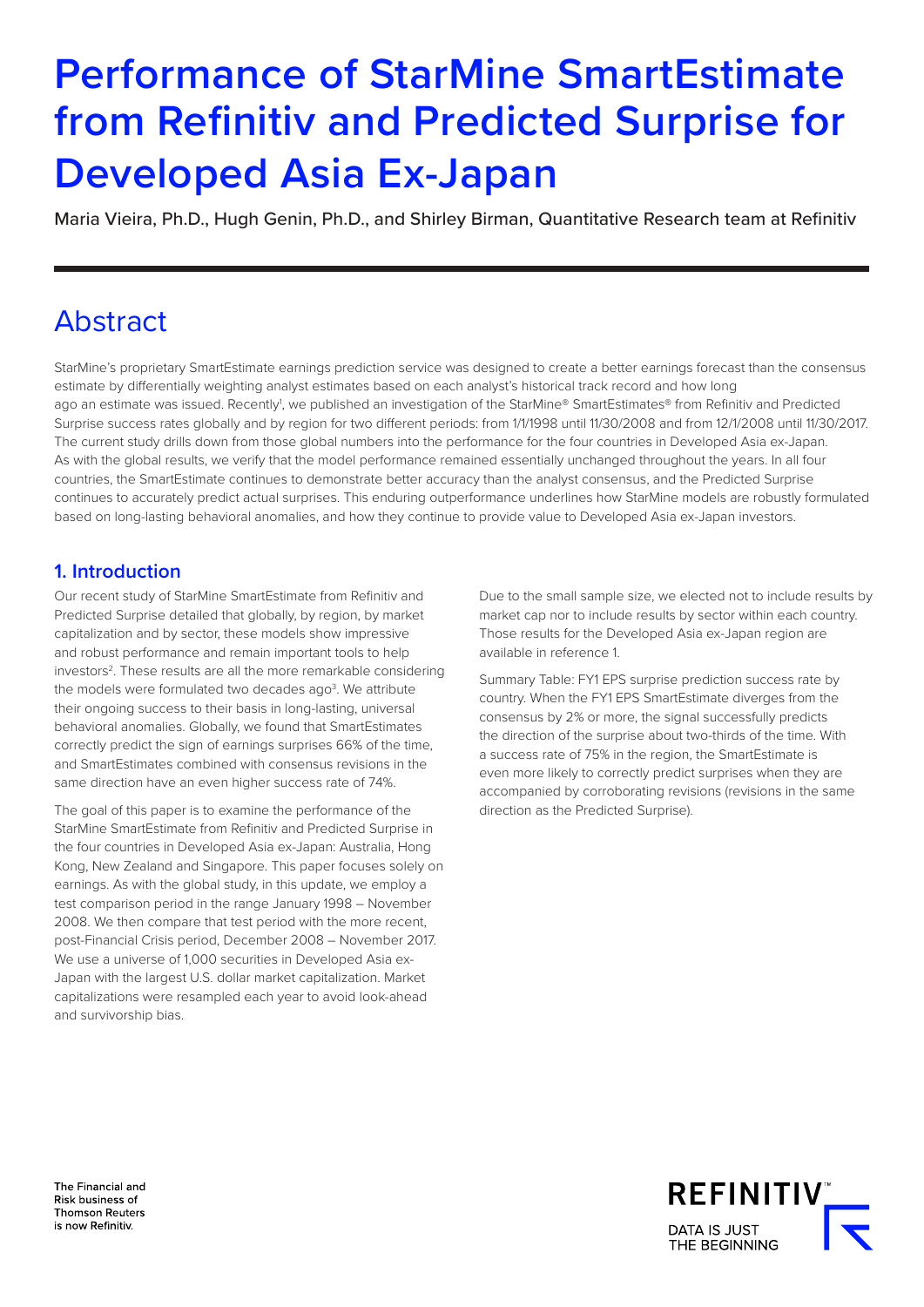## JAN 1998 – NOV 2008

| <b>COUNTRY/REGION</b>   | <b>FY1 EPS SURPRISE</b><br><b>PREDICTION SUCCESS</b><br>RATE ( $ PS  \geq 2\%$ ) | <b>FY1 EPS SURPRISE PREDICTION</b><br>SUCCESS RATE (IPSI $\geq$ 2%) WITH<br><b>CORROBORATING REVISIONS</b> | <b>AVERAGE NUMBER OF</b><br><b>COMPANIES</b> |
|-------------------------|----------------------------------------------------------------------------------|------------------------------------------------------------------------------------------------------------|----------------------------------------------|
| Australia               | 62%                                                                              | 73%                                                                                                        | 374                                          |
| Hong Kong               | 68%                                                                              | 77%                                                                                                        | 386                                          |
| New Zealand             | 64%                                                                              | 70%                                                                                                        | 50                                           |
| Singapore               | 65%                                                                              | 74%                                                                                                        | 190                                          |
| Developed Asia ex-Japan | 65%                                                                              | 75%                                                                                                        | 1,000                                        |

### DEC 2008 – NOV 2017

| <b>COUNTRY/REGION</b>   | <b>FY1 EPS SURPRISE</b><br><b>PREDICTION SUCCESS</b><br>RATE ( $ PS  \geq 2\%$ ) | <b>FY1 EPS SURPRISE PREDICTION</b><br>SUCCESS RATE (IPSI $\geq$ 2%) WITH<br><b>CORROBORATING REVISIONS</b> | <b>AVERAGE NUMBER OF</b><br><b>COMPANIES</b> |
|-------------------------|----------------------------------------------------------------------------------|------------------------------------------------------------------------------------------------------------|----------------------------------------------|
| Australia               | 65%                                                                              | 75%                                                                                                        | 267                                          |
| Hong Kong               | 68%                                                                              | 77%                                                                                                        | 542                                          |
| New Zealand             | 62%                                                                              | 73%                                                                                                        | 39                                           |
| Singapore               | 61%                                                                              | 70%                                                                                                        | 152                                          |
| Developed Asia ex-Japan | 66%                                                                              | 75%                                                                                                        | 1,000                                        |

The remainder of the paper is organized as follows: In section two, we compare the accuracy of the SmartEstimate to the consensus estimate for both periods of our study. We find that SmartEstimates are consistently more accurate than the consensus in all four countries. In section three, we examine an intuitive measure of the predictive power of this model, namely, whether SmartEstimates predict the direction of actual earnings surprises. We find that SmartEstimates correctly predict the sign of earnings surprises 66% of the time. In section four, we show that SmartEstimates combined with consensus revisions in the same direction have an even higher success rate of 75% regionally, as shown in the summary table above. These results are consistent across both time periods.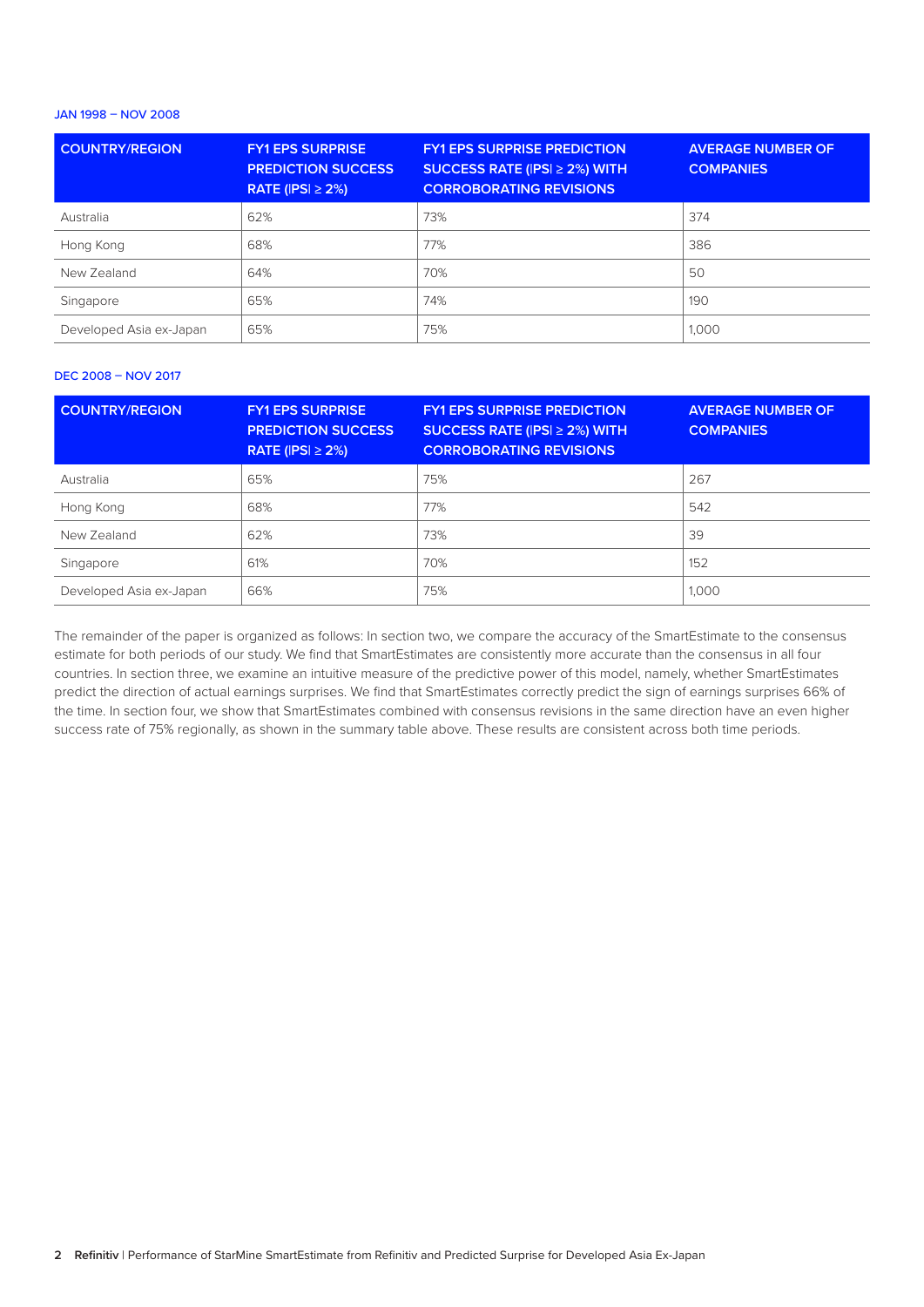## **2. SmartEstimate accuracy**

In Table 1, we display the median error of the SmartEstimate and the consensus estimate for FY1 EPS for the four countries in Developed Asia ex-Japan. The error metrics in Table 1 were obtained by comparing the reported EPS actual with the EPS estimate every month end throughout the entire fiscal period, in contrast with studies that consider only estimate data from one fixed time point, such as the day before the report. We measure error in two ways. To measure the typical magnitude of error, we calculate the median absolute error of the consensus and SmartEstimate relative to the actual reported value. To gauge whether the estimates are typically too high or too low and by how much, we use the median bias (signed error) on the consensus or SmartEstimate relative to the actual reported value.

Table 1. Comparison of median absolute error and median bias of the consensus estimate and the SmartEstimate for FY1 EPS in Developed Asia ex-Japan, Jan 1998 – Nov 2008 (top) and Dec 2008 – Nov 2017 (bottom). We also show the percent improvement in the median absolute error obtained with the SmartEstimate. The SmartEstimate has a smaller median absolute error than the consensus in every country for both periods considered.

#### JAN 1998 – NOV 2008

| <b>COUNTRY/REGION</b>   | <b>MEDIAN ABSOLUTE</b><br><b>CONSENSUS</b><br><b>ERROR</b> | <b>MEDIAN</b><br><b>CONSENSUS</b><br><b>BIAS</b> | <b>MEDIAN</b><br><b>ABSOLUTE</b><br><b>SMARTESTIMATE</b><br><b>ERROR</b> | <b>MEDIAN</b><br><b>SMARTESTIMATE</b><br><b>BIAS</b> | <b>IMPROVEMENT</b><br><b>WITH</b><br><b>SMARTESTIMATE</b> |
|-------------------------|------------------------------------------------------------|--------------------------------------------------|--------------------------------------------------------------------------|------------------------------------------------------|-----------------------------------------------------------|
| Australia               | 9.9%                                                       | 0.6%                                             | 9.7%                                                                     | 0.5%                                                 | 1.7%                                                      |
| Hong Kong               | 17.1%                                                      | 3.7%                                             | 15.7%                                                                    | 2.8%                                                 | 8.9%                                                      |
| New Zealand             | 11.9%                                                      | 0.2%                                             | 11.4%                                                                    | 0.3%                                                 | 5.0%                                                      |
| Singapore               | 20.1%                                                      | 1.1%                                             | 18.8%                                                                    | 0.4%                                                 | 6.8%                                                      |
| Developed Asia ex-Japan | 13.7%                                                      | 1.4%                                             | 13.0%                                                                    | 1.0%                                                 | 5.1%                                                      |

#### DEC 2008 – NOV 2017

| <b>COUNTRY/REGION</b>   | <b>MEDIAN ABSOLUTE</b><br><b>CONSENSUS</b><br><b>ERROR</b> | <b>MEDIAN</b><br><b>CONSENSUS</b><br><b>BIAS</b> | <b>MEDIAN</b><br><b>ABSOLUTE</b><br><b>SMARTESTIMATE</b><br><b>ERROR</b> | <b>MEDIAN</b><br><b>SMARTESTIMATE</b><br><b>BIAS</b> | <b>IMPROVEMENT</b><br><b>WITH</b><br><b>SMARTESTIMATE</b> |
|-------------------------|------------------------------------------------------------|--------------------------------------------------|--------------------------------------------------------------------------|------------------------------------------------------|-----------------------------------------------------------|
| Australia               | 7.4%                                                       | 1.5%                                             | 7.2%                                                                     | 1.3%                                                 | 3.5%                                                      |
| Hong Kong               | 13.1%                                                      | 3.9%                                             | 12.1%                                                                    | 3.0%                                                 | 8.1%                                                      |
| New Zealand             | 6.2%                                                       | 0.2%                                             | 5.9%                                                                     | 0.2%                                                 | 5.2%                                                      |
| Singapore               | 13.1%                                                      | 4.1%                                             | 12.7%                                                                    | 3.3%                                                 | 3.1%                                                      |
| Developed Asia ex-Japan | 10.7%                                                      | 2.7%                                             | 10.2%                                                                    | 2.1%                                                 | 5.7%                                                      |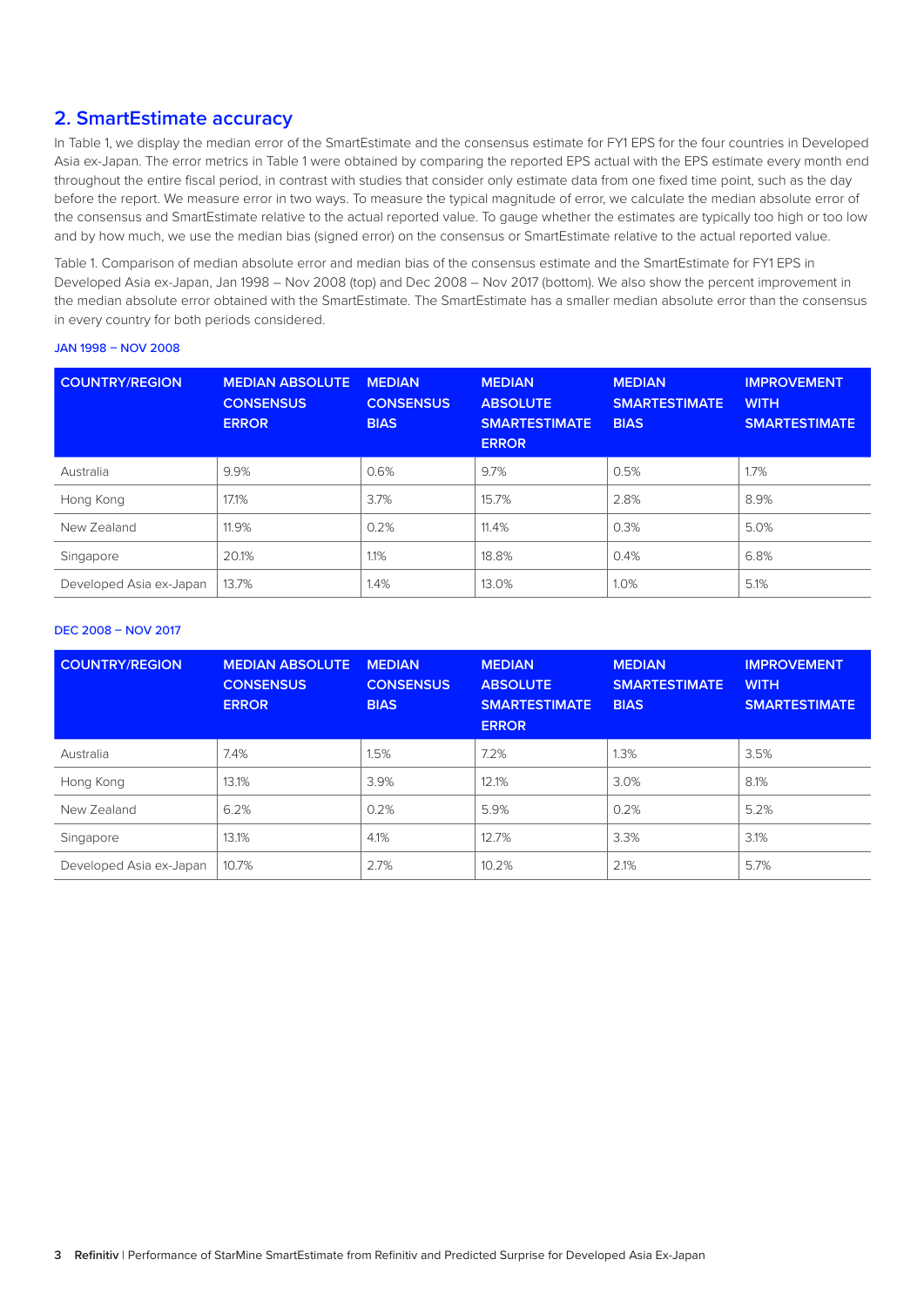## **3. Using Predicted Surprise to anticipate earnings surprises**

The Predicted Surprise is defined as the percent difference between the SmartEstimate and the consensus. We adjust for small consensus numbers in the denominator by placing a lower bound, or minimum divisor, on the absolute value of the consensus.

## *(SmartEstimate – Consensus)*

*Predicted Surprise =*

*Max(min divisor,* |*Consensus*|*)*

We examine the Predicted Surprise at every month end throughout the entire fiscal year in our analysis. Table 2 shows the percent of cases in which the Predicted Surprise accurately reflects the direction of earnings surprises across countries as a function of the magnitude of the signal.

Table 2. The percent of cases in which the Predicted Surprise correctly anticipated the direction of FY1 earnings surprises, as a function of the magnitude of the signal, across countries.

#### JAN 1998 – NOV 2008

| <b>COUNTRY/REGION</b>   | 2% TO 5% | 5% TO 10% | 10% TO 20% | >20% |
|-------------------------|----------|-----------|------------|------|
| Australia               | 60%      | 64%       | 66%        | 71%  |
| Hong Kong               | 64%      | 69%       | 72%        | 78%  |
| New Zealand             | 63%      | 61%       | 70%        | 74%  |
| Singapore               | 61%      | 65%       | 67%        | 75%  |
| Developed Asia ex-Japan | 62%      | 66%       | 69%        | 75%  |

### DEC 2008 – NOV 2017

| <b>COUNTRY/REGION</b>   | 2% TO 5% | 5% TO 10% | 10% TO 20% | >20% |
|-------------------------|----------|-----------|------------|------|
| Australia               | 64%      | 68%       | 70%        | 63%  |
| Hong Kong               | 64%      | 70%       | 74%        | 78%  |
| New Zealand             | 62%      | 59%       | 70%        | 52%  |
| Singapore               | 60%      | 62%       | 63%        | 59%  |
| Developed Asia ex-Japan | 63%      | 68%       | 72%        | 72%  |

These statistics show that the Predicted Surprise accurately anticipates earnings surprises across Developed Asia ex-Japan, and that larger signals are in general more accurate. For the region as a whole, the Predicted Surprise has a success rate of 62% to 75% for the period of Jan 1998 – Nov 2008 and 63% to 72% for the period of Dec 2008 – Nov 2017, depending on the magnitude of the signal.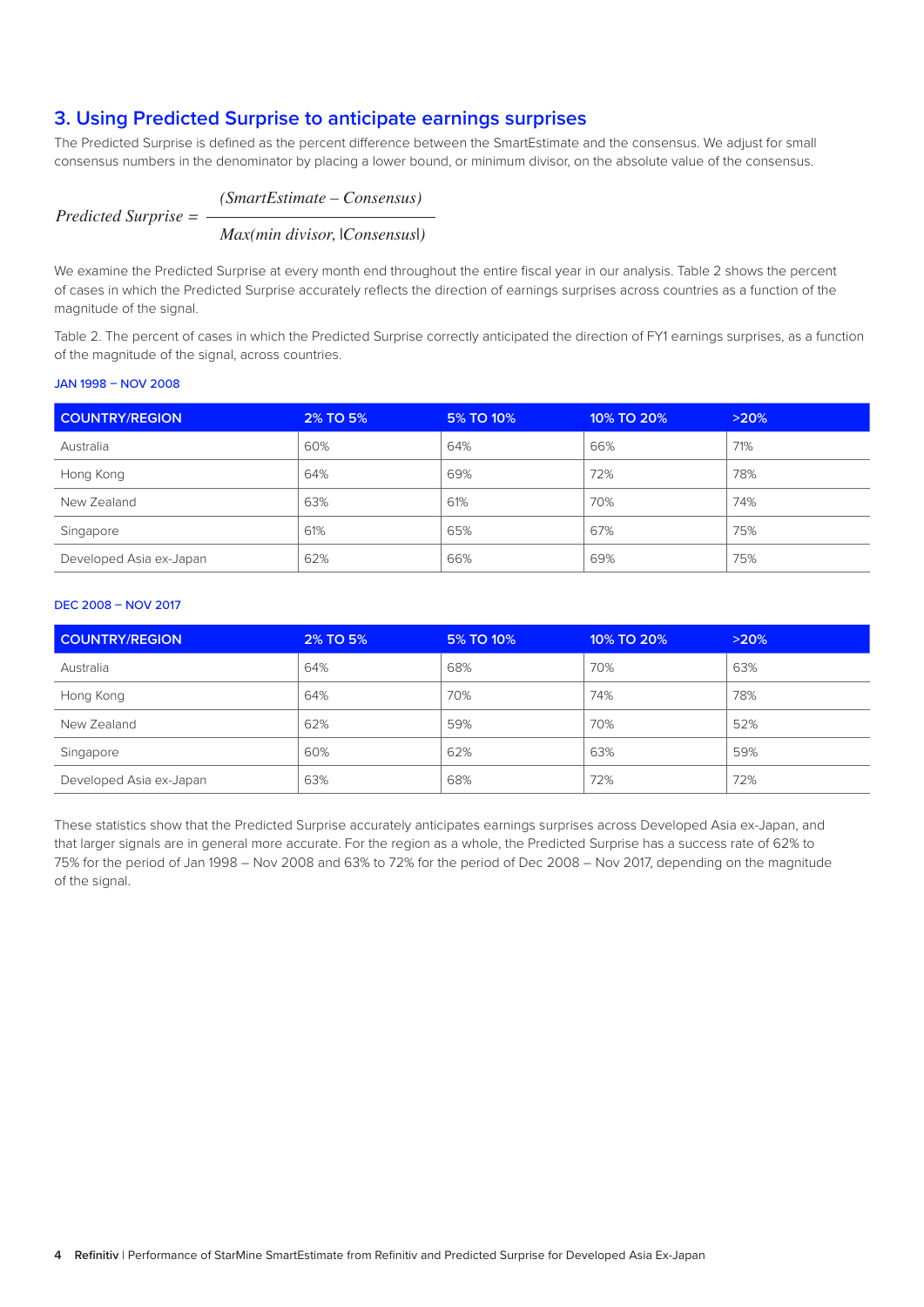## **4. Combining Predicted Surprise and consensus revision**

When Predicted Surprises are accompanied by revisions to the consensus of the same sign, i.e., positive (negative) Predicted Surprises accompanied by an upwards (downwards) revision to the consensus estimate, the surprise prediction success rate is considerably higher than the case without revision, or contradictory revisions. For cases in which the direction (positive or negative) of the Predicted Surprise is corroborated by the direction of the 30-day change in the consensus, the earnings surprise prediction success rate is 75% regionally for both periods studied. In the absence of supporting revisions to the consensus, the regional success rate is 56% and 54% for the periods of Jan 1998 – Nov 2008 and Dec 2008 – Nov 2017, respectively.

Table 3. The earnings surprise prediction success rate for |Predicted Surprise| ≥ 2% conditional on corroborating revisions to the consensus, by country. Across countries, the success rate is higher for the cases with corroborating revisions over the last 30 days, as compared to cases without supporting revisions.

#### JAN 1998 – NOV 2008

| <b>COUNTRY/REGION</b>   | <b>FY1 EPS SURPRISE PREDICTION SUCCESS</b><br><b>RATE (IPSI ≥ 2%) WITH CORROBORATING</b><br><b>REVISIONS</b> | <b>FY1 EPS SURPRISE PREDICTION SUCCESS</b><br>RATE (IPSI $\geq$ 2%) WITH NO CORROBORATING<br><b>REVISIONS</b> |
|-------------------------|--------------------------------------------------------------------------------------------------------------|---------------------------------------------------------------------------------------------------------------|
| Australia               | 73%                                                                                                          | 51%                                                                                                           |
| Hong Kong               | 77%                                                                                                          | 58%                                                                                                           |
| New Zealand             | 70%                                                                                                          | 60%                                                                                                           |
| Singapore               | 74%                                                                                                          | 56%                                                                                                           |
| Developed Asia ex-Japan | 75%                                                                                                          | 56%                                                                                                           |

## DEC 2008 – NOV 2017

| <b>COUNTRY/REGION</b>   | <b>FY1 EPS SURPRISE PREDICTION SUCCESS</b><br>RATE (IPSI ≥ 2%) WITH CORROBORATING<br><b>REVISIONS</b> | <b>FY1 EPS SURPRISE PREDICTION SUCCESS</b><br>RATE (IPSI $\geq$ 2%) WITH NO CORROBORATING<br><b>REVISIONS</b> |
|-------------------------|-------------------------------------------------------------------------------------------------------|---------------------------------------------------------------------------------------------------------------|
| Australia               | 75%                                                                                                   | 52%                                                                                                           |
| Hong Kong               | 77%                                                                                                   | 56%                                                                                                           |
| New Zealand             | 73%                                                                                                   | 52%                                                                                                           |
| Singapore               | 70%                                                                                                   | 53%                                                                                                           |
| Developed Asia ex-Japan | 75%                                                                                                   | 54%                                                                                                           |